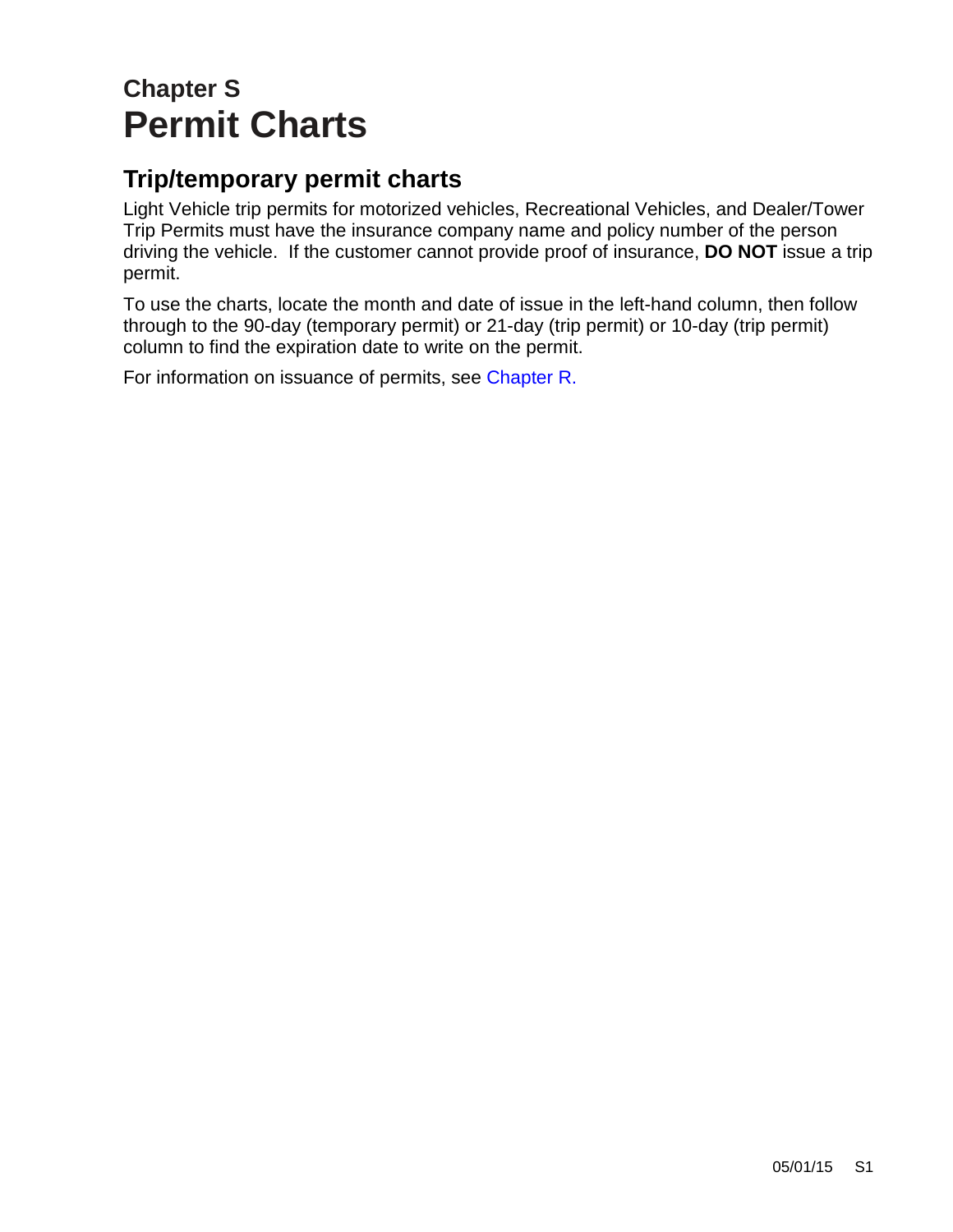#### **JANUARY ISSUE DATES** *(any year)*

*(See leap year charts later in this chapter)* 

| <b>JANUARY</b>    | <b>EXPIRES</b>    | <b>EXPIRES</b>   | <b>EXPIRES</b>   |
|-------------------|-------------------|------------------|------------------|
| <b>ISSUE DATE</b> | 90-Day Temp       | 21-Day Trip      | 10-Day Trip      |
| Jan 1             | Mar <sub>31</sub> | Jan 21           | <b>Jan 10</b>    |
| Jan 2             | Apr 1             | <b>Jan 22</b>    | Jan 11           |
| Jan 3             | Apr 2             | <b>Jan 23</b>    | <b>Jan 12</b>    |
| Jan 4             | Apr <sub>3</sub>  | <b>Jan 24</b>    | <b>Jan 13</b>    |
| Jan 5             | Apr 4             | <b>Jan 25</b>    | <b>Jan 14</b>    |
| Jan 6             | Apr <sub>5</sub>  | <b>Jan 26</b>    | <b>Jan 15</b>    |
| Jan 7             | Apr <sub>6</sub>  | Jan 27           | <b>Jan 16</b>    |
| Jan 8             | Apr 7             | <b>Jan 28</b>    | Jan 17           |
| Jan 9             | Apr 8             | <b>Jan 29</b>    | <b>Jan 18</b>    |
| <b>Jan 10</b>     | Apr 9             | <b>Jan 30</b>    | <b>Jan 19</b>    |
| Jan 11            | Apr 10            | <b>Jan 31</b>    | Jan 20           |
| <b>Jan 12</b>     | Apr 11            | Feb 1            | <b>Jan 21</b>    |
| <b>Jan 13</b>     | Apr 12            | Feb <sub>2</sub> | <b>Jan 22</b>    |
| <b>Jan 14</b>     | Apr 13            | Feb <sub>3</sub> | <b>Jan 23</b>    |
| <b>Jan 15</b>     | Apr 14            | Feb 4            | <b>Jan 24</b>    |
| <b>Jan 16</b>     | Apr 15            | Feb <sub>5</sub> | <b>Jan 25</b>    |
| Jan 17            | Apr 16            | Feb 6            | Jan 26           |
| <b>Jan 18</b>     | Apr 17            | Feb <sub>7</sub> | Jan 27           |
| <b>Jan 19</b>     | Apr 18            | Feb 8            | Jan 28           |
| <b>Jan 20</b>     | Apr 19            | Feb 9            | <b>Jan 29</b>    |
| Jan 21            | Apr 20            | Feb 10           | <b>Jan 30</b>    |
| <b>Jan 22</b>     | Apr 21            | Feb 11           | <b>Jan 31</b>    |
| <b>Jan 23</b>     | Apr 22            | Feb 12           | Feb 1            |
| Jan 24            | Apr 23            | Feb 13           | Feb <sub>2</sub> |
| <b>Jan 25</b>     | Apr 24            | Feb 14           | Feb <sub>3</sub> |
| Jan 26            | Apr 25            | Feb 15           | Feb 4            |
| Jan 27            | Apr 26            | Feb 16           | Feb <sub>5</sub> |
| <b>Jan 28</b>     | Apr 27            | Feb 17           | Feb <sub>6</sub> |
| <b>Jan 29</b>     | Apr 28            | Feb 18           | Feb <sub>7</sub> |
| <b>Jan 30</b>     | Apr 29            | Feb 19           | Feb 8            |
| Jan 31            | Apr 30            | Feb 20           | Feb 9            |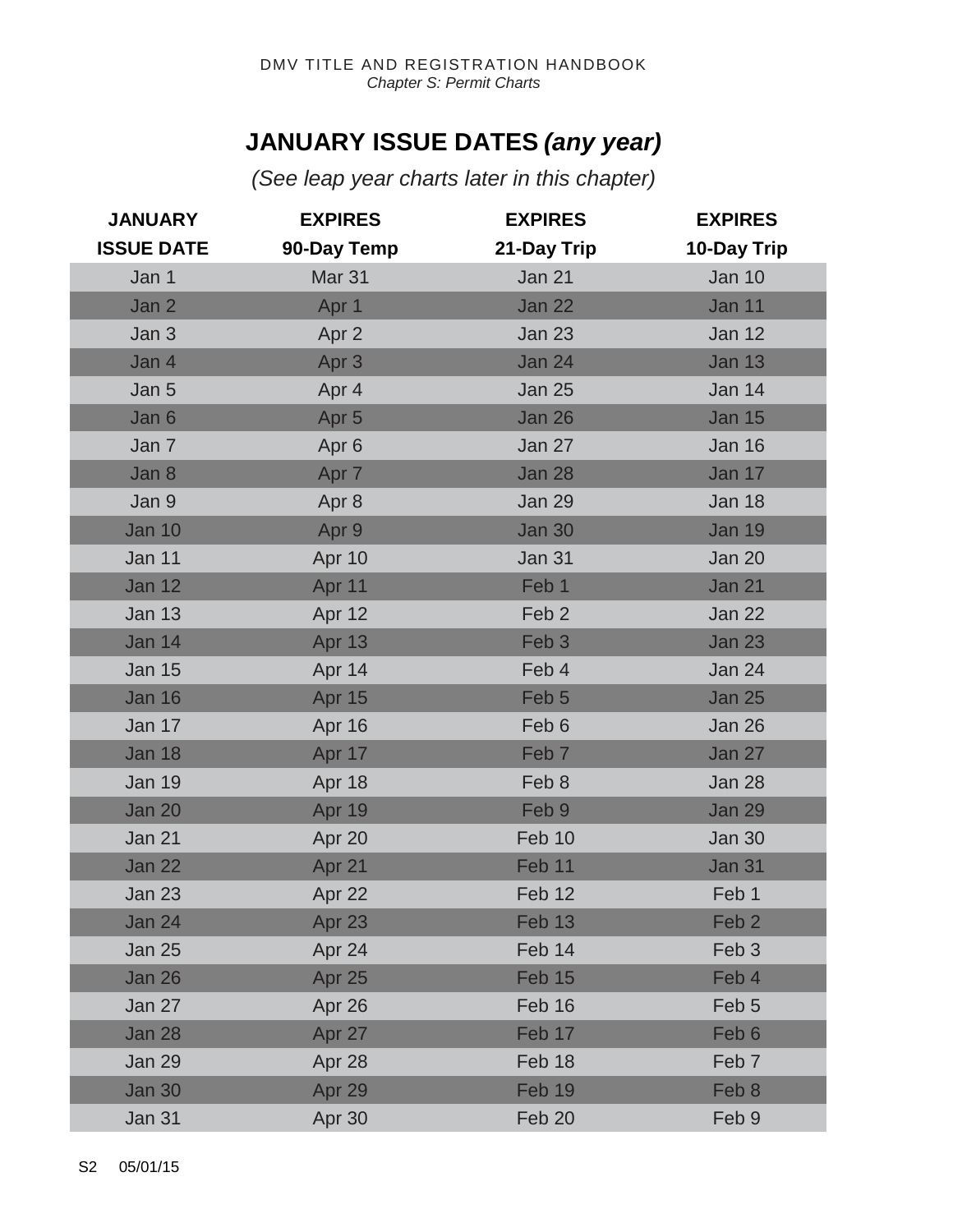*Chapter S: Permit Charts*

#### **FEBRUARY ISSUE DATES** *(any year)*

*(See leap year charts later in this chapter)* 

| <b>FEBRUARY</b>   | <b>EXPIRES</b> | <b>EXPIRES</b>    | <b>EXPIRES</b>    |
|-------------------|----------------|-------------------|-------------------|
| <b>ISSUE DATE</b> | 90-Day Temp    | 21-Day Trip       | 10-Day Trip       |
| Feb 1             | May 1          | Feb 21            | Feb 10            |
| Feb <sub>2</sub>  | May 2          | Feb 22            | Feb 11            |
| Feb <sub>3</sub>  | May 3          | Feb <sub>23</sub> | Feb 12            |
| Feb 4             | May 4          | Feb 24            | Feb 13            |
| Feb 5             | May 5          | Feb 25            | Feb 14            |
| Feb 6             | May 6          | Feb 26            | Feb 15            |
| Feb 7             | May 7          | Feb 27            | Feb 16            |
| Feb 8             | May 8          | Feb <sub>28</sub> | Feb 17            |
| Feb 9             | May 9          | Mar 1             | Feb 18            |
| Feb 10            | <b>May 10</b>  | Mar 2             | Feb 19            |
| Feb 11            | May 11         | Mar <sub>3</sub>  | Feb 20            |
| Feb 12            | <b>May 12</b>  | Mar 4             | Feb <sub>21</sub> |
| Feb 13            | <b>May 13</b>  | Mar <sub>5</sub>  | Feb 22            |
| Feb 14            | <b>May 14</b>  | Mar <sub>6</sub>  | Feb <sub>23</sub> |
| Feb 15            | <b>May 15</b>  | Mar 7             | Feb 24            |
| Feb 16            | <b>May 16</b>  | Mar <sub>8</sub>  | Feb 25            |
| Feb 17            | May 17         | Mar 9             | Feb 26            |
| Feb 18            | <b>May 18</b>  | <b>Mar 10</b>     | Feb 27            |
| Feb 19            | <b>May 19</b>  | Mar 11            | Feb <sub>28</sub> |
| Feb 20            | <b>May 20</b>  | <b>Mar 12</b>     | Mar 1             |
| Feb <sub>21</sub> | May 21         | <b>Mar 13</b>     | Mar 2             |
| Feb <sub>22</sub> | <b>May 22</b>  | Mar 14            | Mar <sub>3</sub>  |
| Feb <sub>23</sub> | <b>May 23</b>  | <b>Mar 15</b>     | Mar 4             |
| Feb 24            | <b>May 24</b>  | <b>Mar 16</b>     | Mar <sub>5</sub>  |
| Feb <sub>25</sub> | <b>May 25</b>  | Mar 17            | Mar <sub>6</sub>  |
| Feb 26            | <b>May 26</b>  | <b>Mar 18</b>     | Mar 7             |
| Feb 27            | <b>May 27</b>  | <b>Mar 19</b>     | Mar <sub>8</sub>  |
| Feb <sub>28</sub> | <b>May 28</b>  | Mar 20            | Mar 9             |
|                   |                |                   |                   |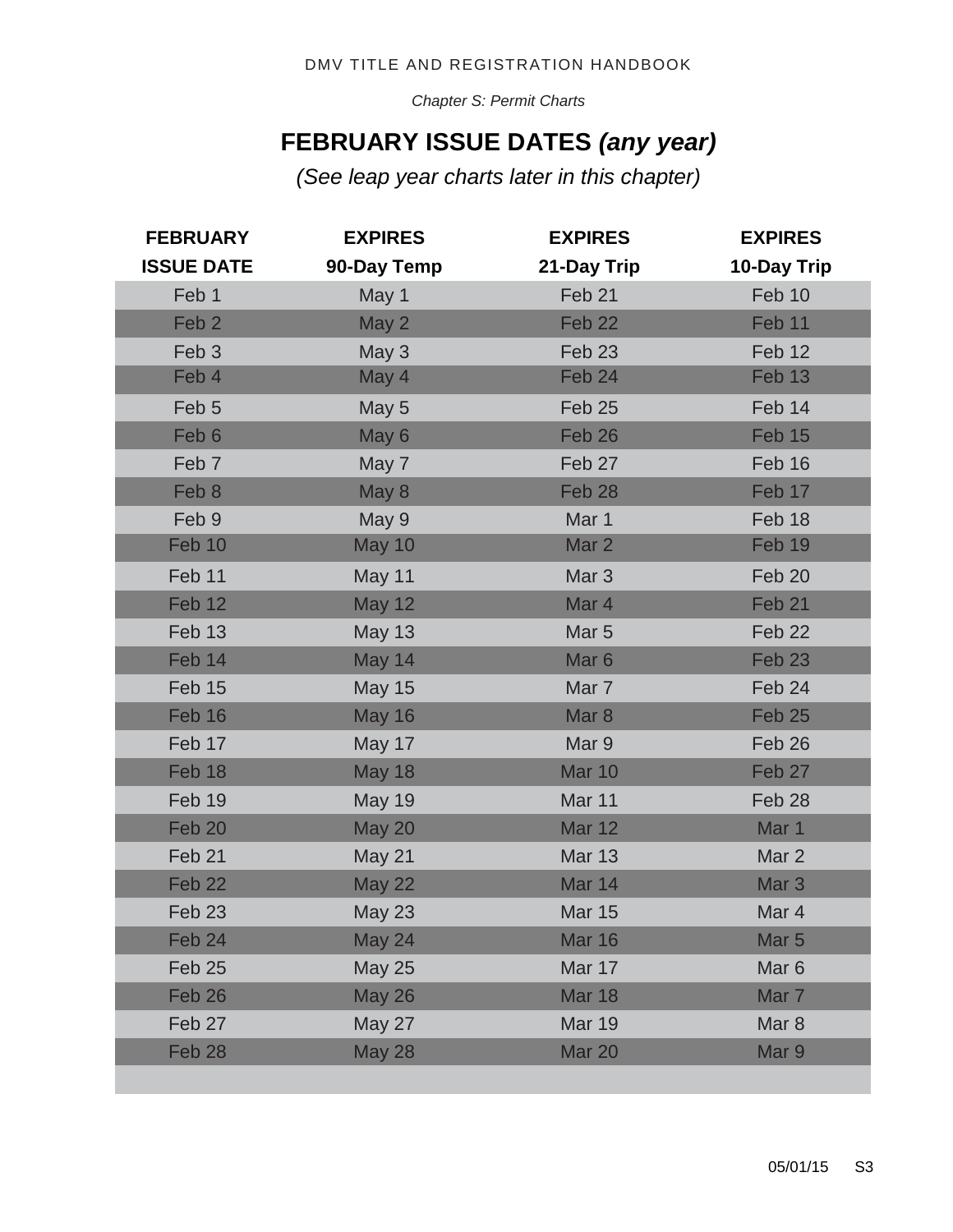## **MARCH ISSUE DATES** *(any year)*

| <b>MARCH</b>      | <b>EXPIRES</b>   | <b>EXPIRES</b>    | <b>EXPIRES</b>    |
|-------------------|------------------|-------------------|-------------------|
| <b>ISSUE DATE</b> | 90-Day Temp      | 21-Day Trip       | 10-Day Trip       |
| Mar 1             | <b>May 29</b>    | Mar 21            | Mar 10            |
| Mar <sub>2</sub>  | <b>May 30</b>    | <b>Mar 22</b>     | Mar 11            |
| Mar <sub>3</sub>  | May 31           | <b>Mar 23</b>     | <b>Mar 12</b>     |
| Mar 4             | Jun 1            | Mar 24            | <b>Mar 13</b>     |
| Mar <sub>5</sub>  | Jun 2            | <b>Mar 25</b>     | Mar 14            |
| Mar <sub>6</sub>  | Jun 3            | <b>Mar 26</b>     | <b>Mar 15</b>     |
| Mar 7             | Jun 4            | Mar 27            | <b>Mar 16</b>     |
| Mar <sub>8</sub>  | Jun 5            | <b>Mar 28</b>     | Mar 17            |
| Mar 9             | Jun 6            | Mar 29            | <b>Mar 18</b>     |
| <b>Mar 10</b>     | Jun <sub>7</sub> | <b>Mar 30</b>     | <b>Mar 19</b>     |
| Mar 11            | Jun 8            | Mar <sub>31</sub> | Mar 20            |
| <b>Mar 12</b>     | Jun 9            | Apr 1             | Mar 21            |
| <b>Mar 13</b>     | <b>Jun 10</b>    | Apr 2             | <b>Mar 22</b>     |
| Mar 14            | <b>Jun 11</b>    | Apr <sub>3</sub>  | <b>Mar 23</b>     |
| <b>Mar 15</b>     | <b>Jun 12</b>    | Apr 4             | Mar 24            |
| <b>Mar 16</b>     | <b>Jun 13</b>    | Apr <sub>5</sub>  | <b>Mar 25</b>     |
| Mar 17            | <b>Jun 14</b>    | Apr 6             | <b>Mar 26</b>     |
| <b>Mar 18</b>     | <b>Jun 15</b>    | Apr 7             | Mar 27            |
| <b>Mar 19</b>     | <b>Jun 16</b>    | Apr 8             | Mar 28            |
| <b>Mar 20</b>     | <b>Jun 17</b>    | Apr 9             | <b>Mar 29</b>     |
| Mar 21            | <b>Jun 18</b>    | Apr 10            | Mar 30            |
| Mar 22            | <b>Jun 19</b>    | Apr 11            | Mar <sub>31</sub> |
| <b>Mar 23</b>     | <b>Jun 20</b>    | Apr 12            | Apr 1             |
| Mar 24            | <b>Jun 21</b>    | Apr 13            | Apr 2             |
| <b>Mar 25</b>     | <b>Jun 22</b>    | Apr 14            | Apr 3             |
| <b>Mar 26</b>     | <b>Jun 23</b>    | Apr 15            | Apr 4             |
| Mar 27            | <b>Jun 24</b>    | Apr 16            | Apr <sub>5</sub>  |
| <b>Mar 28</b>     | <b>Jun 25</b>    | Apr 17            | Apr <sub>6</sub>  |
| <b>Mar 29</b>     | <b>Jun 26</b>    | Apr 18            | Apr 7             |
| <b>Mar 30</b>     | <b>Jun 27</b>    | Apr 19            | Apr 8             |
| <b>Mar 31</b>     | <b>Jun 28</b>    | Apr 20            | Apr 9             |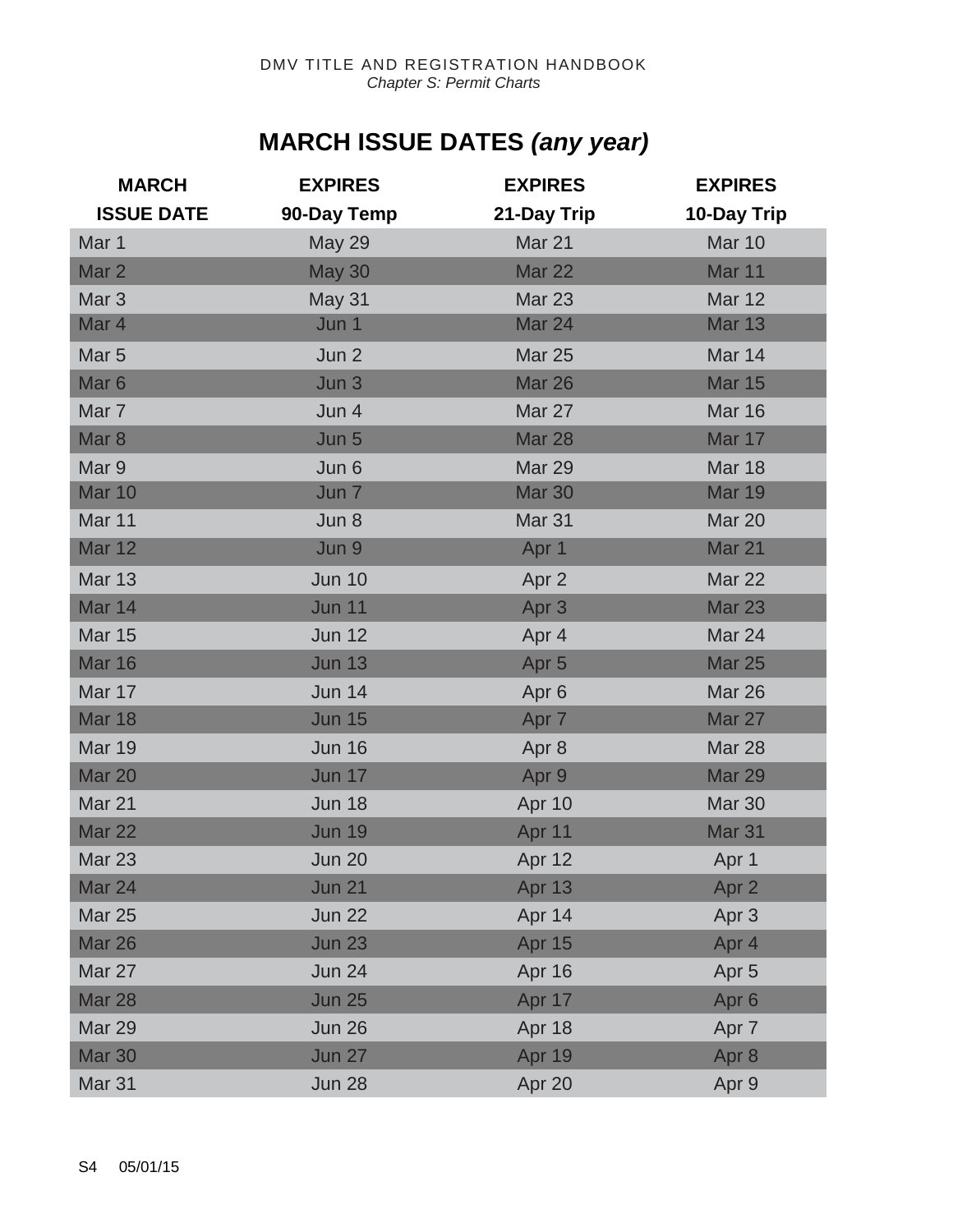*Chapter S: Permit Charts*

## **APRIL ISSUE DATES** *(any year)*

| <b>APRIL</b>      | <b>EXPIRES</b> | <b>EXPIRES</b> | <b>EXPIRES</b> |
|-------------------|----------------|----------------|----------------|
| <b>ISSUE DATE</b> | 90-Day Temp    | 21-Day Trip    | 10-Day Trip    |
| Apr 1             | <b>Jun 29</b>  | Apr 21         | Apr 10         |
| Apr 2             | <b>Jun 30</b>  | Apr 22         | Apr 11         |
| Apr <sub>3</sub>  | Jul 1          | Apr 23         | Apr 12         |
| Apr 4             | Jul 2          | Apr 24         | <b>Apr 13</b>  |
| Apr <sub>5</sub>  | Jul 3          | Apr 25         | Apr 14         |
| Apr <sub>6</sub>  | Jul 4          | Apr 26         | Apr 15         |
| Apr 7             | Jul 5          | Apr 27         | Apr 16         |
| Apr 8             | Jul 6          | Apr 28         | Apr 17         |
| Apr 9             | Jul 7          | Apr 29         | Apr 18         |
| Apr 10            | Jul 8          | Apr 30         | Apr 19         |
| Apr 11            | Jul 9          | May 1          | Apr 20         |
| Apr 12            | <b>Jul 10</b>  | May 2          | Apr 21         |
| Apr 13            | <b>Jul 11</b>  | May 3          | Apr 22         |
| Apr 14            | <b>Jul 12</b>  | May 4          | Apr 23         |
| Apr 15            | <b>Jul 13</b>  | May 5          | Apr 24         |
| Apr 16            | <b>Jul 14</b>  | May 6          | Apr 25         |
| Apr 17            | <b>Jul 15</b>  | May 7          | Apr 26         |
| Apr 18            | <b>Jul 16</b>  | May 8          | Apr 27         |
| Apr 19            | <b>Jul 17</b>  | May 9          | Apr 28         |
| Apr 20            | <b>Jul 18</b>  | <b>May 10</b>  | Apr 29         |
| Apr 21            | <b>Jul 19</b>  | May 11         | Apr 30         |
| Apr 22            | <b>Jul 20</b>  | <b>May 12</b>  | May 1          |
| Apr 23            | <b>Jul 21</b>  | <b>May 13</b>  | May 2          |
| Apr 24            | <b>Jul 22</b>  | May 14         | May 3          |
| Apr 25            | <b>Jul 23</b>  | <b>May 15</b>  | May 4          |
| Apr 26            | <b>Jul 24</b>  | <b>May 16</b>  | May 5          |
| Apr 27            | <b>Jul 25</b>  | May 17         | May 6          |
| Apr 28            | <b>Jul 26</b>  | <b>May 18</b>  | May 7          |
| Apr 29            | <b>Jul 27</b>  | <b>May 19</b>  | May 8          |
| Apr 30            | <b>Jul 28</b>  | <b>May 20</b>  | May 9          |
|                   |                |                |                |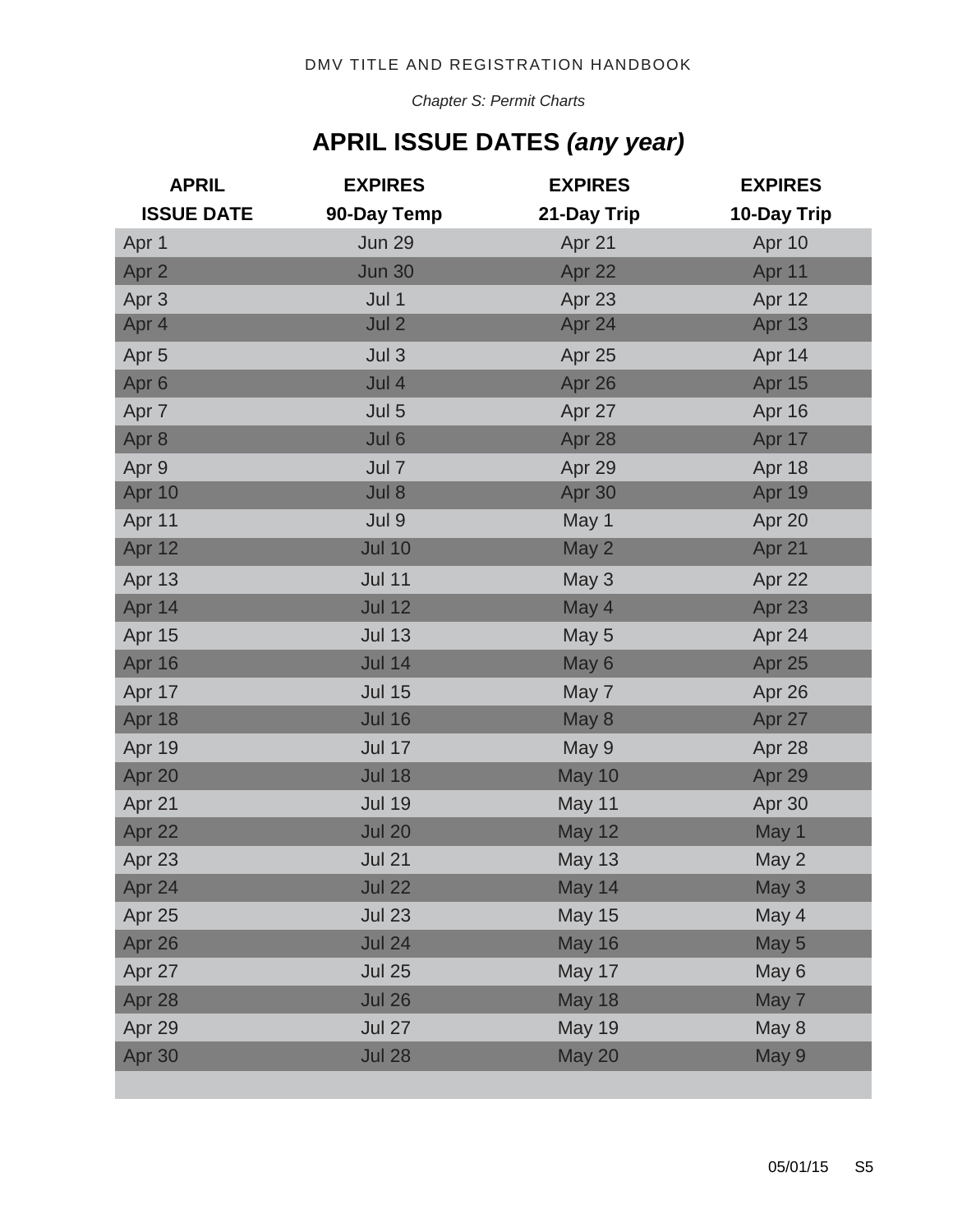## **MAY ISSUE DATES** *(any year)*

| <b>MAY</b>        | <b>EXPIRES</b> | <b>EXPIRES</b> | <b>EXPIRES</b> |
|-------------------|----------------|----------------|----------------|
| <b>ISSUE DATE</b> | 90-Day Temp    | 21-Day Trip    | 10-Day Trip    |
| May 1             | <b>Jul 29</b>  | May 21         | May 10         |
| May 2             | <b>Jul 30</b>  | <b>May 22</b>  | May 11         |
| May 3             | <b>Jul 31</b>  | <b>May 23</b>  | <b>May 12</b>  |
| May 4             | Aug 1          | May 24         | <b>May 13</b>  |
| May 5             | Aug 2          | <b>May 25</b>  | May 14         |
| May 6             | Aug 3          | <b>May 26</b>  | <b>May 15</b>  |
| May 7             | Aug 4          | May 27         | <b>May 16</b>  |
| May 8             | Aug 5          | <b>May 28</b>  | May 17         |
| May 9             | Aug 6          | <b>May 29</b>  | <b>May 18</b>  |
| <b>May 10</b>     | Aug 7          | <b>May 30</b>  | <b>May 19</b>  |
| May 11            | Aug 8          | <b>May 31</b>  | May 20         |
| <b>May 12</b>     | Aug 9          | Jun 1          | <b>May 21</b>  |
| <b>May 13</b>     | Aug 10         | Jun 2          | <b>May 22</b>  |
| May 14            | Aug 11         | Jun 3          | <b>May 23</b>  |
| <b>May 15</b>     | Aug 12         | Jun 4          | May 24         |
| <b>May 16</b>     | <b>Aug 13</b>  | Jun 5          | <b>May 25</b>  |
| May 17            | Aug 14         | Jun 6          | <b>May 26</b>  |
| <b>May 18</b>     | Aug 15         | Jun 7          | <b>May 27</b>  |
| <b>May 19</b>     | Aug 16         | Jun 8          | <b>May 28</b>  |
| <b>May 20</b>     | Aug 17         | Jun 9          | <b>May 29</b>  |
| May 21            | Aug 18         | <b>Jun 10</b>  | <b>May 30</b>  |
| <b>May 22</b>     | Aug 19         | <b>Jun 11</b>  | <b>May 31</b>  |
| <b>May 23</b>     | Aug 20         | <b>Jun 12</b>  | Jun 1          |
| May 24            | <b>Aug 21</b>  | <b>Jun 13</b>  | Jun 2          |
| <b>May 25</b>     | Aug 22         | <b>Jun 14</b>  | Jun 3          |
| <b>May 26</b>     | <b>Aug 23</b>  | <b>Jun 15</b>  | Jun 4          |
| May 27            | Aug 24         | <b>Jun 16</b>  | Jun 5          |
| <b>May 28</b>     | <b>Aug 25</b>  | <b>Jun 17</b>  | Jun 6          |
| <b>May 29</b>     | Aug 26         | <b>Jun 18</b>  | Jun 7          |
| <b>May 30</b>     | Aug 27         | <b>Jun 19</b>  | Jun 8          |
| May 31            | Aug 28         | <b>Jun 20</b>  | Jun 9          |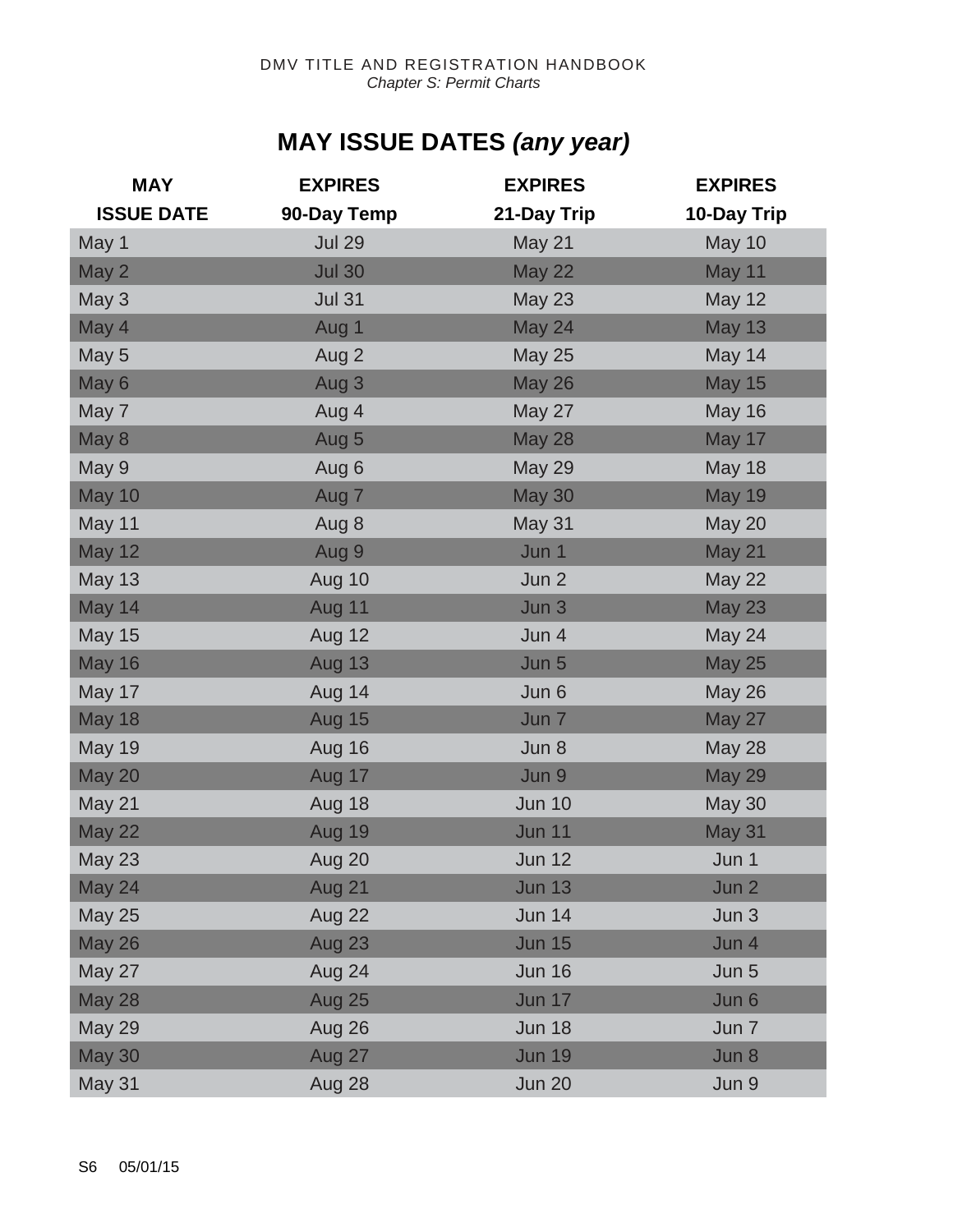*Chapter S: Permit Charts*

## **JUNE ISSUE DATES** *(any year)*

| <b>JUNE</b>       | <b>EXPIRES</b> | <b>EXPIRES</b> | <b>EXPIRES</b> |
|-------------------|----------------|----------------|----------------|
| <b>ISSUE DATE</b> | 90-Day Temp    | 21-Day Trip    | 10-Day Trip    |
| Jun 1             | Aug 29         | <b>Jun 21</b>  | <b>Jun 10</b>  |
| Jun 2             | Aug 30         | <b>Jun 22</b>  | <b>Jun 11</b>  |
| Jun 3             | Aug 31         | <b>Jun 23</b>  | <b>Jun 12</b>  |
| Jun 4             | Sep 1          | <b>Jun 24</b>  | <b>Jun 13</b>  |
| Jun 5             | Sep 2          | <b>Jun 25</b>  | <b>Jun 14</b>  |
| Jun 6             | Sep 3          | <b>Jun 26</b>  | <b>Jun 15</b>  |
| Jun 7             | Sep 4          | <b>Jun 27</b>  | <b>Jun 16</b>  |
| Jun 8             | Sep 5          | <b>Jun 28</b>  | <b>Jun 17</b>  |
| Jun 9             | Sep 6          | <b>Jun 29</b>  | <b>Jun 18</b>  |
| <b>Jun 10</b>     | Sep 7          | <b>Jun 30</b>  | <b>Jun 19</b>  |
| <b>Jun 11</b>     | Sep 8          | Jul 1          | <b>Jun 20</b>  |
| <b>Jun 12</b>     | Sep 9          | Jul 2          | <b>Jun 21</b>  |
| <b>Jun 13</b>     | Sep 10         | Jul 3          | <b>Jun 22</b>  |
| <b>Jun 14</b>     | Sep 11         | Jul 4          | <b>Jun 23</b>  |
| <b>Jun 15</b>     | Sep 12         | Jul 5          | <b>Jun 24</b>  |
| <b>Jun 16</b>     | Sep 13         | Jul 6          | <b>Jun 25</b>  |
| <b>Jun 17</b>     | Sep 14         | Jul 7          | <b>Jun 26</b>  |
| <b>Jun 18</b>     | Sep 15         | Jul 8          | <b>Jun 27</b>  |
| <b>Jun 19</b>     | Sep 16         | Jul 9          | <b>Jun 28</b>  |
| <b>Jun 20</b>     | Sep 17         | <b>Jul 10</b>  | <b>Jun 29</b>  |
| <b>Jun 21</b>     | Sep 18         | <b>Jul 11</b>  | <b>Jun 30</b>  |
| <b>Jun 22</b>     | Sep 19         | <b>Jul 12</b>  | Jul 1          |
| <b>Jun 23</b>     | Sep 20         | <b>Jul 13</b>  | Jul 2          |
| <b>Jun 24</b>     | Sep 21         | <b>Jul 14</b>  | Jul 3          |
| <b>Jun 25</b>     | Sep 22         | <b>Jul 15</b>  | Jul 4          |
| <b>Jun 26</b>     | Sep 23         | <b>Jul 16</b>  | Jul 5          |
| <b>Jun 27</b>     | Sep 24         | <b>Jul 17</b>  | Jul 6          |
| <b>Jun 28</b>     | Sep 25         | <b>Jul 18</b>  | Jul 7          |
| <b>Jun 29</b>     | Sep 26         | <b>Jul 19</b>  | Jul 8          |
| <b>Jun 30</b>     | Sep 27         | <b>Jul 20</b>  | Jul 9          |
|                   |                |                |                |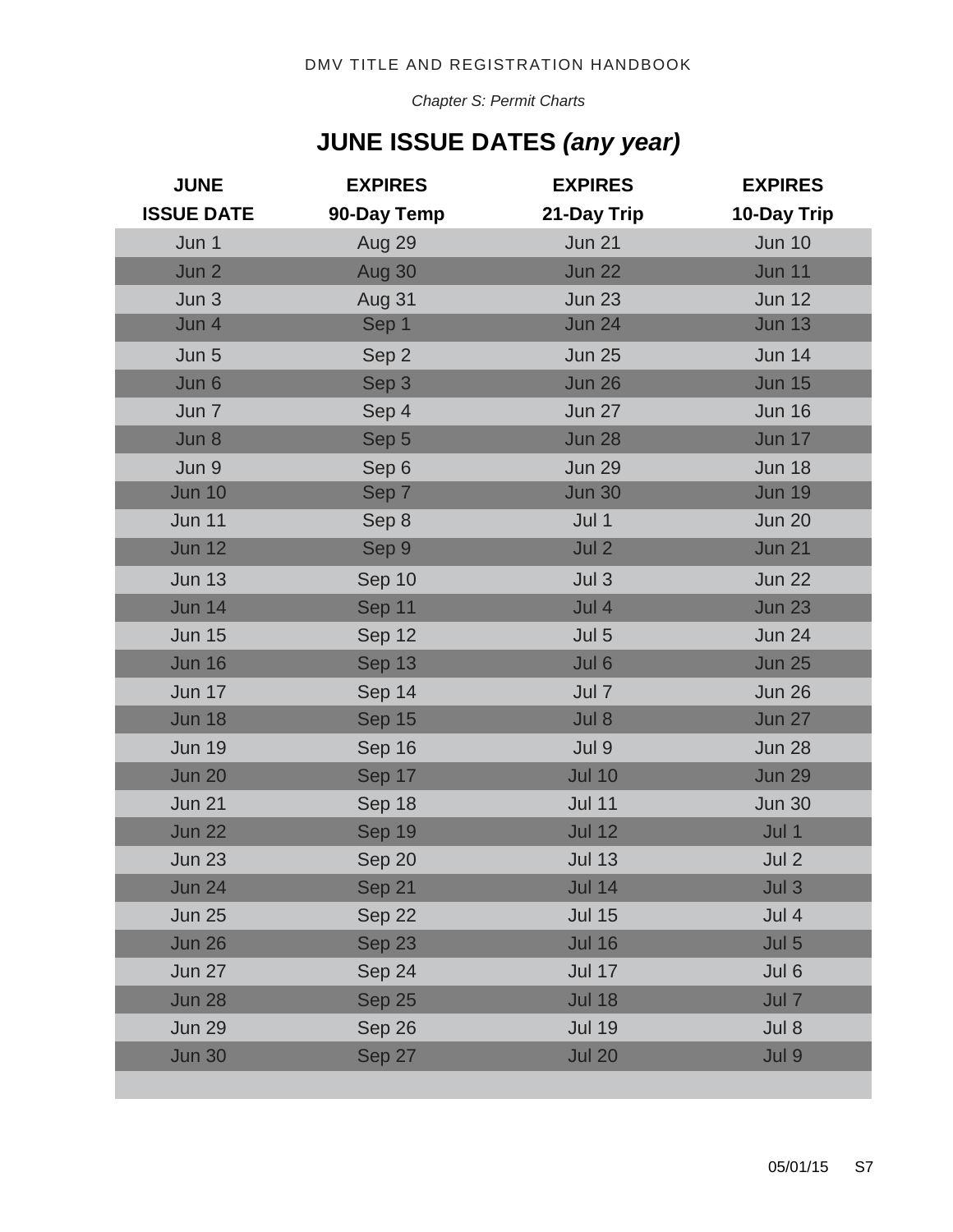## **JULY ISSUE DATES** *(any year)*

| <b>JULY</b>       | <b>EXPIRES</b>   | <b>EXPIRES</b> | <b>EXPIRES</b> |
|-------------------|------------------|----------------|----------------|
| <b>ISSUE DATE</b> | 90-Day Temp      | 21-Day Trip    | 10-Day Trip    |
| Jul 1             | Sep 28           | <b>Jul 21</b>  | <b>Jul 10</b>  |
| Jul 2             | Sep 29           | <b>Jul 22</b>  | <b>Jul 11</b>  |
| Jul <sub>3</sub>  | Sep 30           | <b>Jul 23</b>  | <b>Jul 12</b>  |
| Jul 4             | Oct 1            | <b>Jul 24</b>  | <b>Jul 13</b>  |
| Jul 5             | Oct 2            | <b>Jul 25</b>  | <b>Jul 14</b>  |
| Jul 6             | Oct <sub>3</sub> | <b>Jul 26</b>  | <b>Jul 15</b>  |
| Jul 7             | Oct 4            | <b>Jul 27</b>  | <b>Jul 16</b>  |
| Jul 8             | Oct 5            | <b>Jul 28</b>  | <b>Jul 17</b>  |
| Jul 9             | Oct 6            | <b>Jul 29</b>  | <b>Jul 18</b>  |
| <b>Jul 10</b>     | Oct <sub>7</sub> | <b>Jul 30</b>  | <b>Jul 19</b>  |
| <b>Jul 11</b>     | Oct 8            | <b>Jul 31</b>  | <b>Jul 20</b>  |
| <b>Jul 12</b>     | Oct 9            | Aug 1          | <b>Jul 21</b>  |
| <b>Jul 13</b>     | Oct 10           | Aug 2          | <b>Jul 22</b>  |
| <b>Jul 14</b>     | <b>Oct 11</b>    | Aug 3          | <b>Jul 23</b>  |
| <b>Jul 15</b>     | Oct 12           | Aug 4          | <b>Jul 24</b>  |
| <b>Jul 16</b>     | Oct 13           | Aug 5          | <b>Jul 25</b>  |
| <b>Jul 17</b>     | Oct 14           | Aug 6          | <b>Jul 26</b>  |
| <b>Jul 18</b>     | <b>Oct 15</b>    | Aug 7          | <b>Jul 27</b>  |
| <b>Jul 19</b>     | Oct 16           | Aug 8          | <b>Jul 28</b>  |
| <b>Jul 20</b>     | Oct 17           | Aug 9          | <b>Jul 29</b>  |
| <b>Jul 21</b>     | Oct 18           | Aug 10         | <b>Jul 30</b>  |
| <b>Jul 22</b>     | Oct 19           | <b>Aug 11</b>  | <b>Jul 31</b>  |
| <b>Jul 23</b>     | Oct 20           | Aug 12         | Aug 1          |
| <b>Jul 24</b>     | <b>Oct 21</b>    | <b>Aug 13</b>  | Aug 2          |
| <b>Jul 25</b>     | Oct 22           | Aug 14         | Aug 3          |
| <b>Jul 26</b>     | Oct 23           | <b>Aug 15</b>  | Aug 4          |
| <b>Jul 27</b>     | Oct 24           | <b>Aug 16</b>  | Aug 5          |
| <b>Jul 28</b>     | <b>Oct 25</b>    | Aug 17         | Aug 6          |
| <b>Jul 29</b>     | Oct 26           | <b>Aug 18</b>  | Aug 7          |
| <b>Jul 30</b>     | Oct 27           | <b>Aug 19</b>  | Aug 8          |
| <b>Jul 31</b>     | Oct 28           | Aug 20         | Aug 9          |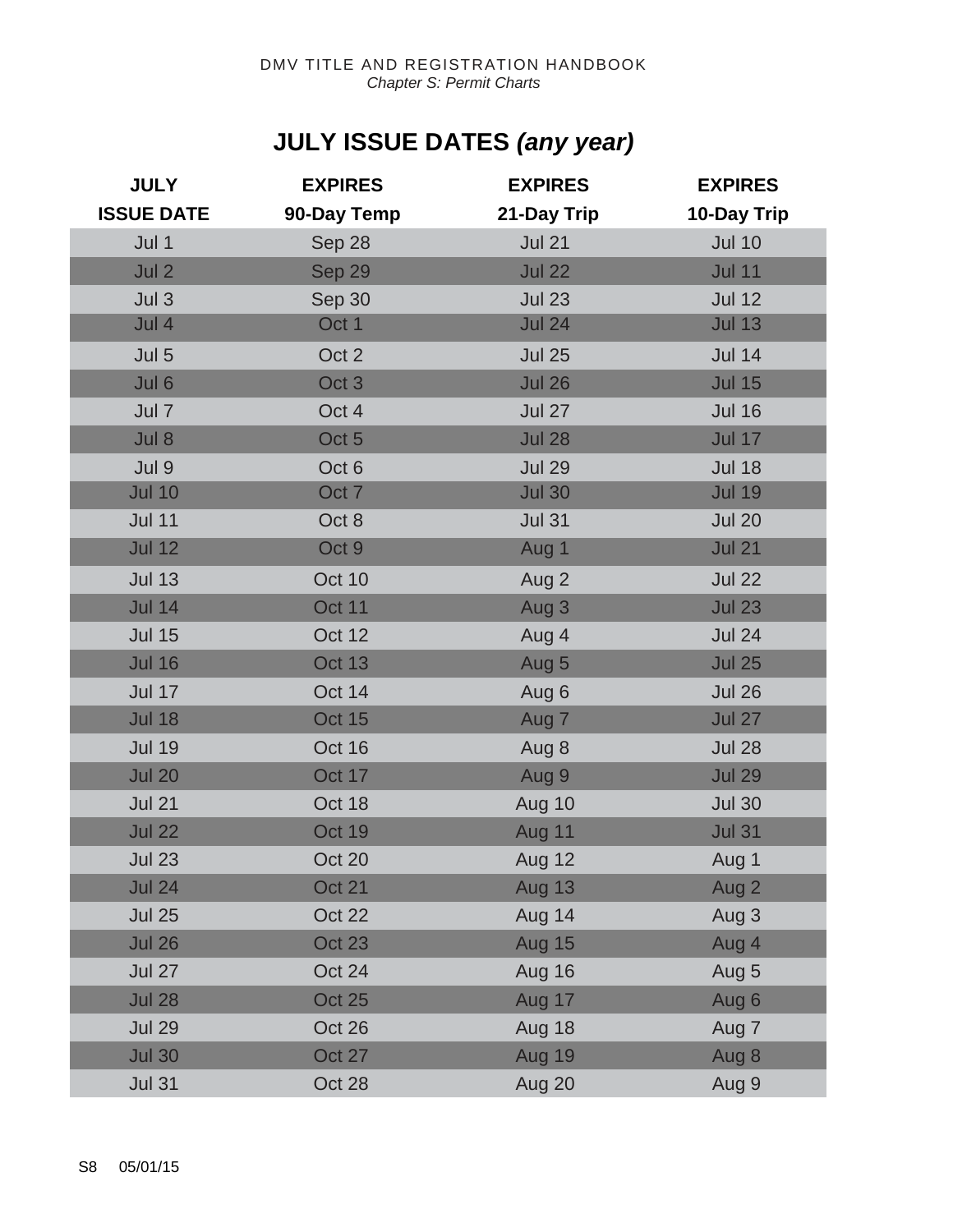*Chapter S: Permit Charts*

## **AUGUST ISSUE DATES** *(any year)*

| <b>AUGUST</b>     | <b>EXPIRES</b>   | <b>EXPIRES</b> | <b>EXPIRES</b> |
|-------------------|------------------|----------------|----------------|
| <b>ISSUE DATE</b> | 90-Day Temp      | 21-Day Trip    | 10-Day Trip    |
| Aug 1             | Oct 29           | Aug 21         | Aug 10         |
| Aug 2             | <b>Oct 30</b>    | Aug 22         | Aug 11         |
| Aug 3             | Oct 31           | Aug 23         | <b>Aug 12</b>  |
| Aug 4             | Nov 1            | Aug 24         | Aug 13         |
| Aug 5             | Nov <sub>2</sub> | <b>Aug 25</b>  | Aug 14         |
| Aug 6             | Nov <sub>3</sub> | Aug 26         | Aug 15         |
| Aug 7             | Nov 4            | Aug 27         | Aug 16         |
| Aug 8             | Nov <sub>5</sub> | Aug 28         | Aug 17         |
| Aug 9             | Nov <sub>6</sub> | Aug 29         | Aug 18         |
| Aug 10            | Nov <sub>7</sub> | Aug 30         | Aug 19         |
| <b>Aug 11</b>     | Nov 8            | Aug 31         | Aug 20         |
| Aug 12            | Nov <sub>9</sub> | Sep 1          | Aug 21         |
| <b>Aug 13</b>     | Nov 10           | Sep 2          | Aug 22         |
| Aug 14            | Nov 11           | Sep 3          | Aug 23         |
| <b>Aug 15</b>     | Nov 12           | Sep 4          | Aug 24         |
| Aug 16            | <b>Nov 13</b>    | Sep 5          | <b>Aug 25</b>  |
| Aug 17            | Nov 14           | Sep 6          | Aug 26         |
| Aug 18            | <b>Nov 15</b>    | Sep 7          | Aug 27         |
| <b>Aug 19</b>     | Nov 16           | Sep 8          | Aug 28         |
| Aug 20            | Nov 17           | Sep 9          | Aug 29         |
| Aug 21            | Nov 18           | Sep 10         | Aug 30         |
| Aug 22            | <b>Nov 19</b>    | Sep 11         | <b>Aug 31</b>  |
| Aug 23            | <b>Nov 20</b>    | Sep 12         | Sep 1          |
| Aug 24            | <b>Nov 21</b>    | Sep 13         | Sep 2          |
| <b>Aug 25</b>     | <b>Nov 22</b>    | Sep 14         | Sep 3          |
| Aug 26            | <b>Nov 23</b>    | Sep 15         | Sep 4          |
| Aug 27            | Nov 24           | Sep 16         | Sep 5          |
| Aug 28            | <b>Nov 25</b>    | Sep 17         | Sep 6          |
| Aug 29            | <b>Nov 26</b>    | Sep 18         | Sep 7          |
| Aug 30            | <b>Nov 27</b>    | Sep 19         | Sep 8          |
| Aug 31            | <b>Nov 28</b>    | Sep 20         | Sep 9          |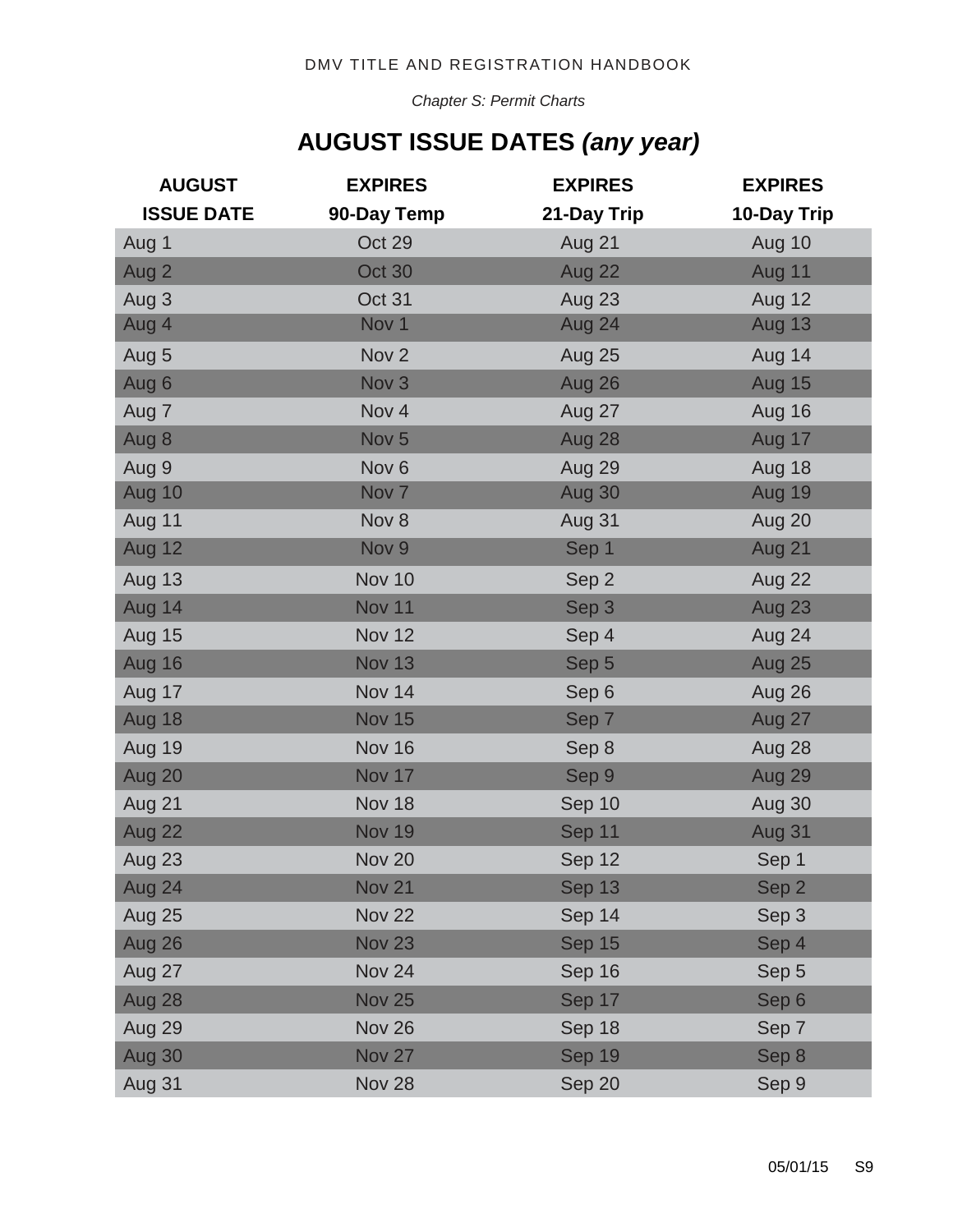## **SEPTEMBER ISSUE DATES** *(any year)*

| <b>SEPTEMBER</b>  | <b>EXPIRES</b>   | <b>EXPIRES</b>   | <b>EXPIRES</b>   |
|-------------------|------------------|------------------|------------------|
| <b>ISSUE DATE</b> | 90-Day Temp      | 21-Day Trip      | 10-Day Trip      |
| Sep 1             | <b>Nov 29</b>    | Sep 21           | Sep 10           |
| Sep 2             | <b>Nov 30</b>    | Sep 22           | Sep 11           |
| Sep 3             | Dec 1            | Sep 23           | Sep 12           |
| Sep 4             | Dec 2            | Sep 24           | Sep 13           |
| Sep 5             | Dec <sub>3</sub> | Sep 25           | Sep 14           |
| Sep 6             | Dec 4            | Sep 26           | Sep 15           |
| Sep 7             | Dec <sub>5</sub> | Sep 27           | Sep 16           |
| Sep 8             | Dec <sub>6</sub> | Sep 28           | Sep 17           |
| Sep 9             | Dec 7            | Sep 29           | Sep 18           |
| Sep 10            | Dec 8            | Sep 30           | Sep 19           |
| Sep 11            | Dec 9            | Oct 1            | Sep 20           |
| Sep 12            | <b>Dec 10</b>    | Oct 2            | Sep 21           |
| Sep 13            | <b>Dec 11</b>    | Oct <sub>3</sub> | Sep 22           |
| Sep 14            | <b>Dec 12</b>    | Oct 4            | Sep 23           |
| Sep 15            | <b>Dec 13</b>    | Oct 5            | Sep 24           |
| Sep 16            | <b>Dec 14</b>    | Oct 6            | Sep 25           |
| Sep 17            | Dec 15           | Oct 7            | Sep 26           |
| Sep 18            | <b>Dec 16</b>    | Oct 8            | Sep 27           |
| Sep 19            | Dec 17           | Oct 9            | Sep 28           |
| Sep 20            | <b>Dec 18</b>    | <b>Oct 10</b>    | Sep 29           |
| Sep 21            | Dec 19           | Oct 11           | Sep 30           |
| Sep 22            | <b>Dec 20</b>    | <b>Oct 12</b>    | Oct 1            |
| Sep 23            | Dec 21           | <b>Oct 13</b>    | Oct 2            |
| Sep 24            | <b>Dec 22</b>    | Oct 14           | Oct <sub>3</sub> |
| Sep 25            | <b>Dec 23</b>    | Oct 15           | Oct 4            |
| Sep 26            | <b>Dec 24</b>    | Oct 16           | Oct 5            |
| Sep 27            | <b>Dec 25</b>    | Oct 17           | Oct 6            |
| Sep 28            | <b>Dec 26</b>    | Oct 18           | Oct <sub>7</sub> |
| Sep 29            | Dec 27           | Oct 19           | Oct 8            |
| Sep 30            | <b>Dec 28</b>    | Oct 20           | Oct 9            |
|                   |                  |                  |                  |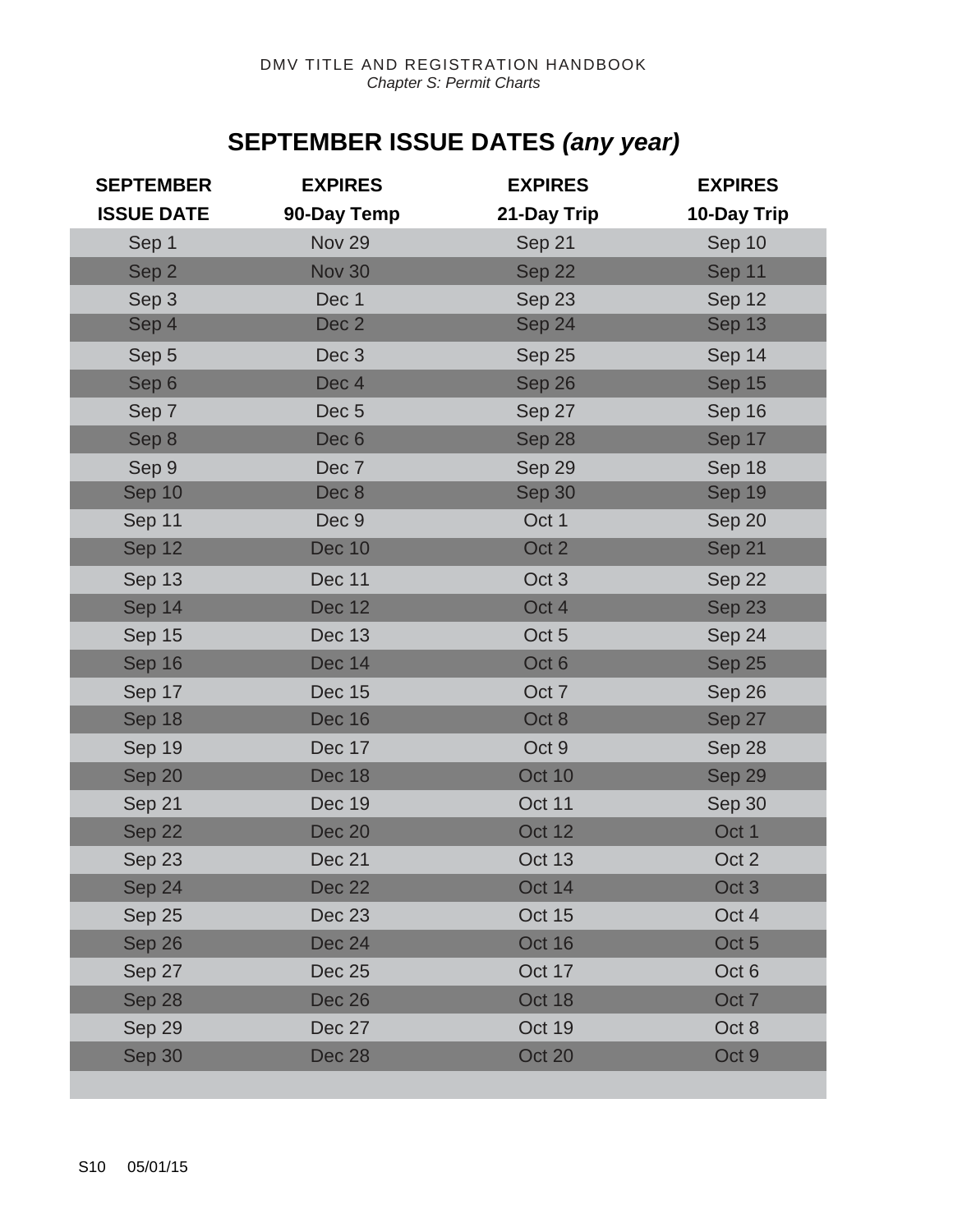*Chapter S: Permit Charts*

## **OCTOBER ISSUE DATES** *(any year)*

| <b>OCTOBER</b>    | <b>EXPIRES</b> | <b>EXPIRES</b>   | <b>EXPIRES</b>   |
|-------------------|----------------|------------------|------------------|
| <b>ISSUE DATE</b> | 90-Day Temp    | 21-Day Trip      | 10-Day Trip      |
| Oct 1             | Dec 29         | Oct 21           | Oct 10           |
| Oct 2             | <b>Dec 30</b>  | Oct 22           | Oct 11           |
| Oct <sub>3</sub>  | Dec 31         | Oct 23           | Oct 12           |
| Oct 4             | Jan 1          | Oct 24           | <b>Oct 13</b>    |
| Oct <sub>5</sub>  | Jan 2          | Oct 25           | Oct 14           |
| Oct 6             | Jan 3          | Oct 26           | Oct 15           |
| Oct <sub>7</sub>  | Jan 4          | Oct 27           | Oct 16           |
| Oct 8             | Jan 5          | Oct 28           | Oct 17           |
| Oct 9             | Jan 6          | Oct 29           | Oct 18           |
| <b>Oct 10</b>     | Jan 7          | Oct 30           | Oct 19           |
| Oct 11            | Jan 8          | Oct 31           | Oct 20           |
| <b>Oct 12</b>     | Jan 9          | Nov 1            | Oct 21           |
| Oct 13            | <b>Jan 10</b>  | Nov <sub>2</sub> | Oct 22           |
| Oct 14            | <b>Jan 11</b>  | Nov <sub>3</sub> | <b>Oct 23</b>    |
| Oct 15            | <b>Jan 12</b>  | Nov 4            | Oct 24           |
| Oct 16            | <b>Jan 13</b>  | Nov <sub>5</sub> | <b>Oct 25</b>    |
| Oct 17            | Jan 14         | Nov <sub>6</sub> | Oct 26           |
| Oct 18            | <b>Jan 15</b>  | Nov <sub>7</sub> | Oct 27           |
| Oct 19            | <b>Jan 16</b>  | Nov 8            | Oct 28           |
| Oct 20            | Jan 17         | Nov 9            | Oct 29           |
| Oct 21            | <b>Jan 18</b>  | <b>Nov 10</b>    | Oct 30           |
| <b>Oct 22</b>     | <b>Jan 19</b>  | Nov 11           | Oct 31           |
| <b>Oct 23</b>     | Jan 20         | <b>Nov 12</b>    | Nov <sub>1</sub> |
| Oct 24            | <b>Jan 21</b>  | <b>Nov 13</b>    | Nov <sub>2</sub> |
| <b>Oct 25</b>     | Jan 22         | Nov 14           | Nov <sub>3</sub> |
| Oct 26            | <b>Jan 23</b>  | <b>Nov 15</b>    | Nov 4            |
| <b>Oct 27</b>     | Jan 24         | Nov 16           | Nov <sub>5</sub> |
| Oct 28            | <b>Jan 25</b>  | Nov 17           | Nov <sub>6</sub> |
| Oct 29            | Jan 26         | <b>Nov 18</b>    | Nov <sub>7</sub> |
| <b>Oct 30</b>     | Jan 27         | <b>Nov 19</b>    | Nov 8            |
| Oct 31            | Jan 28         | <b>Nov 20</b>    | Nov <sub>9</sub> |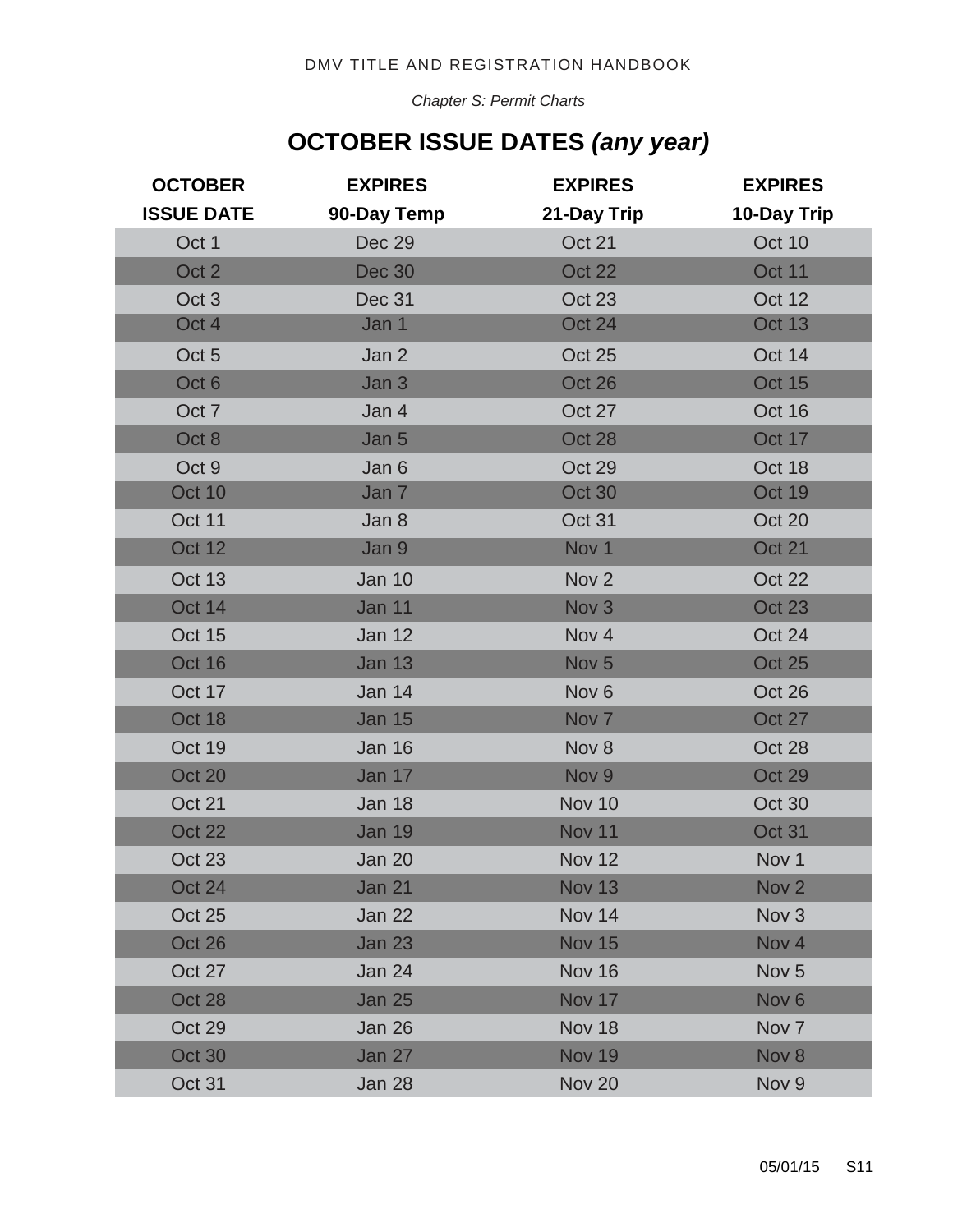## **NOVEMBER ISSUE DATES** *(any year)*

| <b>NOVEMBER</b>   | <b>EXPIRES</b>    | <b>EXPIRES</b>   | <b>EXPIRES</b>   |
|-------------------|-------------------|------------------|------------------|
| <b>ISSUE DATE</b> | 90-Day Temp       | 21-Day Trip      | 10-Day Trip      |
| Nov 1             | <b>Jan 29</b>     | Nov 21           | Nov 10           |
| Nov <sub>2</sub>  | <b>Jan 30</b>     | <b>Nov 22</b>    | <b>Nov 11</b>    |
| Nov <sub>3</sub>  | <b>Jan 31</b>     | <b>Nov 23</b>    | <b>Nov 12</b>    |
| Nov 4             | Feb 1             | <b>Nov 24</b>    | <b>Nov 13</b>    |
| Nov <sub>5</sub>  | Feb <sub>2</sub>  | <b>Nov 25</b>    | Nov 14           |
| Nov <sub>6</sub>  | Feb <sub>3</sub>  | <b>Nov 26</b>    | <b>Nov 15</b>    |
| Nov <sub>7</sub>  | Feb 4             | Nov 27           | Nov 16           |
| Nov 8             | Feb 5             | <b>Nov 28</b>    | Nov 17           |
| Nov <sub>9</sub>  | Feb 6             | <b>Nov 29</b>    | Nov 18           |
| <b>Nov 10</b>     | Feb <sub>7</sub>  | <b>Nov 30</b>    | <b>Nov 19</b>    |
| Nov 11            | Feb 8             | Dec 1            | <b>Nov 20</b>    |
| <b>Nov 12</b>     | Feb 9             | Dec 2            | <b>Nov 21</b>    |
| <b>Nov 13</b>     | Feb 10            | Dec <sub>3</sub> | <b>Nov 22</b>    |
| <b>Nov 14</b>     | Feb 11            | Dec <sub>4</sub> | <b>Nov 23</b>    |
| <b>Nov 15</b>     | Feb 12            | Dec <sub>5</sub> | <b>Nov 24</b>    |
| <b>Nov 16</b>     | Feb 13            | Dec <sub>6</sub> | <b>Nov 25</b>    |
| Nov 17            | Feb 14            | Dec 7            | <b>Nov 26</b>    |
| <b>Nov 18</b>     | Feb 15            | Dec 8            | <b>Nov 27</b>    |
| <b>Nov 19</b>     | Feb 16            | Dec 9            | <b>Nov 28</b>    |
| <b>Nov 20</b>     | Feb 17            | <b>Dec 10</b>    | <b>Nov 29</b>    |
| <b>Nov 21</b>     | Feb 18            | Dec 11           | <b>Nov 30</b>    |
| <b>Nov 22</b>     | Feb 19            | <b>Dec 12</b>    | Dec 1            |
| <b>Nov 23</b>     | Feb 20            | <b>Dec 13</b>    | Dec 2            |
| <b>Nov 24</b>     | Feb <sub>21</sub> | <b>Dec 14</b>    | Dec <sub>3</sub> |
| <b>Nov 25</b>     | Feb 22            | Dec 15           | Dec 4            |
| <b>Nov 26</b>     | Feb <sub>23</sub> | <b>Dec 16</b>    | Dec <sub>5</sub> |
| <b>Nov 27</b>     | Feb 24            | Dec 17           | Dec 6            |
| <b>Nov 28</b>     | Feb <sub>25</sub> | <b>Dec 18</b>    | Dec 7            |
| <b>Nov 29</b>     | Feb 26            | Dec 19           | Dec 8            |
| <b>Nov 30</b>     | Feb <sub>27</sub> | <b>Dec 20</b>    | Dec 9            |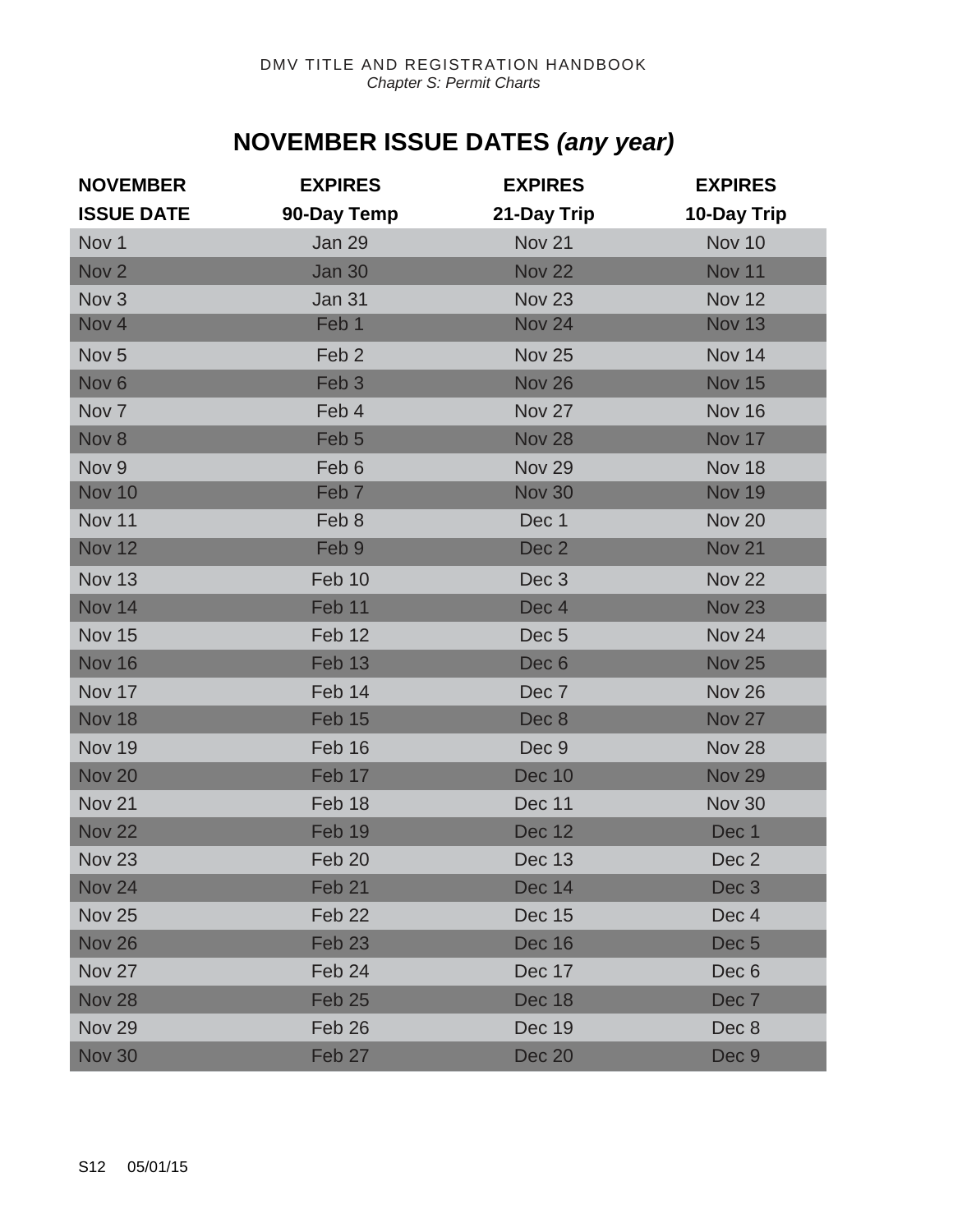*Chapter S: Permit Charts*

#### **DECEMBER ISSUE DATES** *(any year)*

*(for December dates when next year is leap year, see next page)* 

| <b>DECEMBER</b>   | <b>EXPIRES</b>   | <b>EXPIRES</b> | <b>EXPIRES</b> |
|-------------------|------------------|----------------|----------------|
| <b>ISSUE DATE</b> | 90-Day Temp      | 21-Day Trip    | 10-Day Trip    |
| Dec 1             | Feb 28           | Dec 21         | <b>Dec 10</b>  |
| Dec 2             | Mar 1            | <b>Dec 22</b>  | <b>Dec 11</b>  |
| Dec <sub>3</sub>  | Mar 2            | <b>Dec 23</b>  | <b>Dec 12</b>  |
| Dec 4             | Mar <sub>3</sub> | <b>Dec 24</b>  | <b>Dec 13</b>  |
| Dec <sub>5</sub>  | Mar 4            | <b>Dec 25</b>  | <b>Dec 14</b>  |
| Dec <sub>6</sub>  | Mar <sub>5</sub> | <b>Dec 26</b>  | <b>Dec 15</b>  |
| Dec 7             | Mar <sub>6</sub> | Dec 27         | Dec 16         |
| Dec 8             | Mar 7            | <b>Dec 28</b>  | Dec 17         |
| Dec 9             | Mar <sub>8</sub> | <b>Dec 29</b>  | Dec 18         |
| <b>Dec 10</b>     | Mar 9            | <b>Dec 30</b>  | <b>Dec 19</b>  |
| Dec 11            | Mar 10           | Dec 31         | Dec 20         |
| <b>Dec 12</b>     | Mar 11           | Jan 1          | <b>Dec 21</b>  |
| <b>Dec 13</b>     | <b>Mar 12</b>    | Jan 2          | Dec 22         |
| <b>Dec 14</b>     | <b>Mar 13</b>    | Jan 3          | <b>Dec 23</b>  |
| <b>Dec 15</b>     | Mar 14           | Jan 4          | Dec 24         |
| <b>Dec 16</b>     | <b>Mar 15</b>    | Jan 5          | <b>Dec 25</b>  |
| <b>Dec 17</b>     | <b>Mar 16</b>    | Jan 6          | Dec 26         |
| <b>Dec 18</b>     | Mar 17           | Jan 7          | <b>Dec 27</b>  |
| <b>Dec 19</b>     | <b>Mar 18</b>    | Jan 8          | Dec 28         |
| <b>Dec 20</b>     | <b>Mar 19</b>    | Jan 9          | <b>Dec 29</b>  |
| Dec 21            | Mar 20           | <b>Jan 10</b>  | Dec 30         |
| <b>Dec 22</b>     | Mar 21           | <b>Jan 11</b>  | <b>Dec 31</b>  |
| <b>Dec 23</b>     | <b>Mar 22</b>    | Jan 12         | Jan 1          |
| <b>Dec 24</b>     | <b>Mar 23</b>    | <b>Jan 13</b>  | Jan 2          |
| Dec 25            | Mar 24           | Jan 14         | Jan 3          |
| <b>Dec 26</b>     | <b>Mar 25</b>    | <b>Jan 15</b>  | Jan 4          |
| Dec 27            | Mar 26           | Jan 16         | Jan 5          |
| <b>Dec 28</b>     | <b>Mar 27</b>    | Jan 17         | Jan 6          |
| Dec 29            | Mar 28           | Jan 18         | Jan 7          |
| <b>Dec 30</b>     | <b>Mar 29</b>    | <b>Jan 19</b>  | Jan 8          |
| Dec 31            | <b>Mar 30</b>    | Jan 20         | Jan 9          |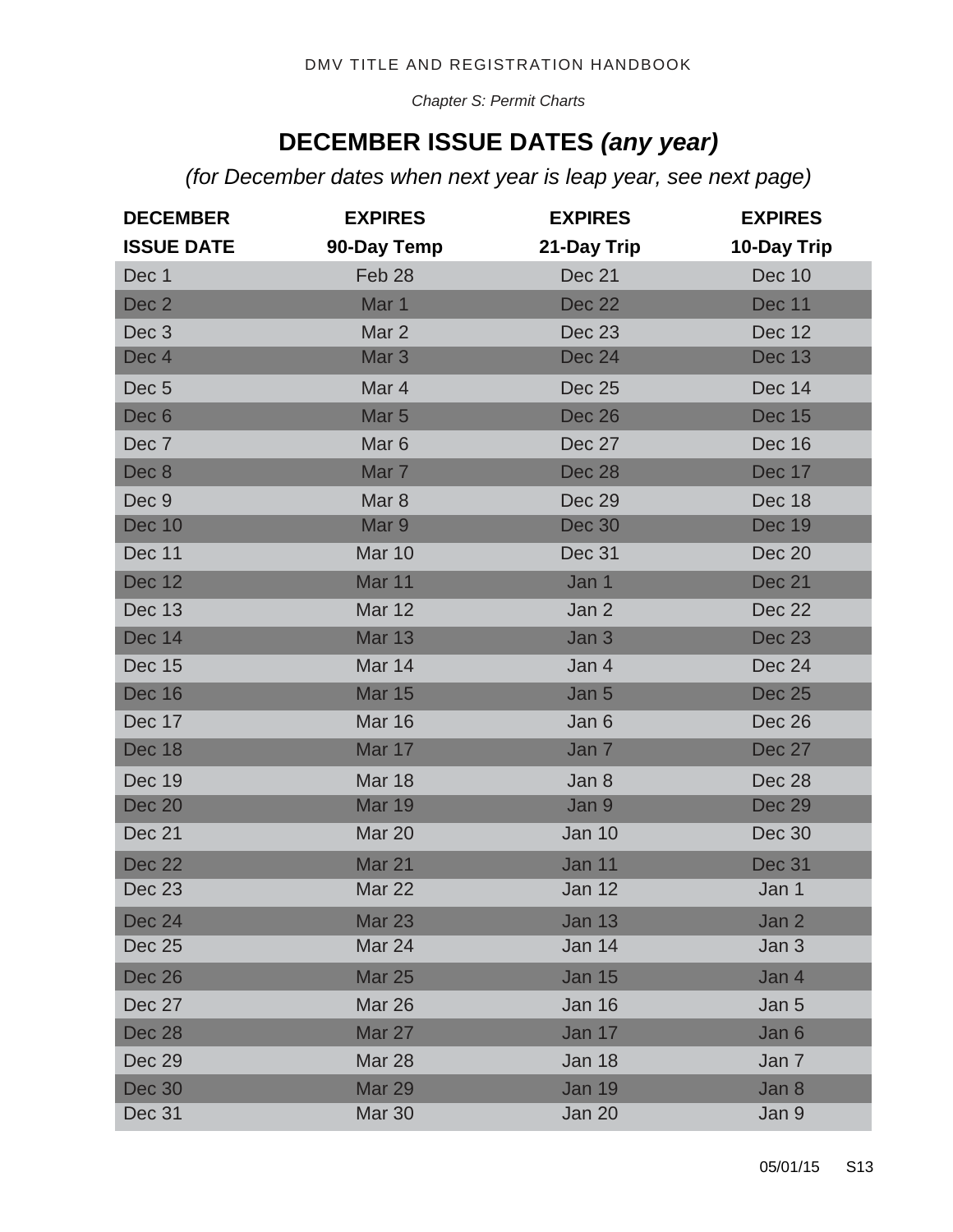## **DECEMBER ISSUE DATES** *(When next year is leap year)*

| <b>DECEMBER</b><br><b>ISSUE DATE</b> | <b>EXPIRES</b><br>90-Day Temp | <b>EXPIRES</b><br>21-Day Trip | <b>EXPIRES</b><br>10-Day Trip |
|--------------------------------------|-------------------------------|-------------------------------|-------------------------------|
| Dec 1                                | Feb 28                        | Dec 21                        | Dec 10                        |
| Dec <sub>2</sub>                     | Feb <sub>29</sub>             | <b>Dec 22</b>                 | <b>Dec 11</b>                 |
| Dec <sub>3</sub>                     | Mar 1                         | <b>Dec 23</b>                 | <b>Dec 12</b>                 |
| Dec 4                                | Mar 2                         | <b>Dec 24</b>                 | <b>Dec 13</b>                 |
| Dec <sub>5</sub>                     | Mar <sub>3</sub>              | <b>Dec 25</b>                 | Dec 14                        |
| Dec <sub>6</sub>                     | Mar 4                         | <b>Dec 26</b>                 | <b>Dec 15</b>                 |
| Dec 7                                | Mar <sub>5</sub>              | <b>Dec 27</b>                 | Dec 16                        |
| Dec 8                                | Mar <sub>6</sub>              | <b>Dec 28</b>                 | <b>Dec 17</b>                 |
| Dec 9                                | Mar 7                         | Dec 29                        | Dec 18                        |
| <b>Dec 10</b>                        | Mar <sub>8</sub>              | <b>Dec 30</b>                 | <b>Dec 19</b>                 |
| Dec 11                               | Mar 9                         | Dec 31                        | Dec 20                        |
| <b>Dec 12</b>                        | <b>Mar 10</b>                 | Jan 1                         | <b>Dec 21</b>                 |
| <b>Dec 13</b>                        | Mar 11                        | Jan 2                         | Dec 22                        |
| Dec 14                               | <b>Mar 12</b>                 | Jan 3                         | <b>Dec 23</b>                 |
| <b>Dec 15</b>                        | <b>Mar 13</b>                 | Jan 4                         | <b>Dec 24</b>                 |
| <b>Dec 16</b>                        | Mar 14                        | Jan 5                         | <b>Dec 25</b>                 |
| Dec 17                               | <b>Mar 15</b>                 | Jan 6                         | Dec 26                        |
| <b>Dec 18</b>                        | <b>Mar 16</b>                 | Jan 7                         | <b>Dec 27</b>                 |
| <b>Dec 19</b>                        | Mar 17                        | Jan 8                         | Dec 28                        |
| <b>Dec 20</b>                        | <b>Mar 18</b>                 | Jan 9                         | <b>Dec 29</b>                 |
| Dec 21                               | <b>Mar 19</b>                 | <b>Jan 10</b>                 | <b>Dec 30</b>                 |
| <b>Dec 22</b>                        | Mar 20                        | Jan 11                        | <b>Dec 31</b>                 |
| <b>Dec 23</b>                        | Mar 21                        | Jan 12                        | Jan 1                         |
| <b>Dec 24</b>                        | <b>Mar 22</b>                 | <b>Jan 13</b>                 | Jan 2                         |
| Dec 25                               | <b>Mar 23</b>                 | Jan 14                        | Jan 3                         |
| <b>Dec 26</b>                        | <b>Mar 24</b>                 | <b>Jan 15</b>                 | Jan 4                         |
| Dec 27                               | <b>Mar 25</b>                 | Jan 16                        | Jan 5                         |
| <b>Dec 28</b>                        | <b>Mar 26</b>                 | Jan 17                        | Jan 6                         |
| Dec 29                               | Mar 27                        | Jan 18                        | Jan 7                         |
| <b>Dec 30</b>                        | <b>Mar 28</b>                 | <b>Jan 19</b>                 | Jan 8                         |
| Dec 31                               | <b>Mar 29</b>                 | Jan 20                        | Jan 9                         |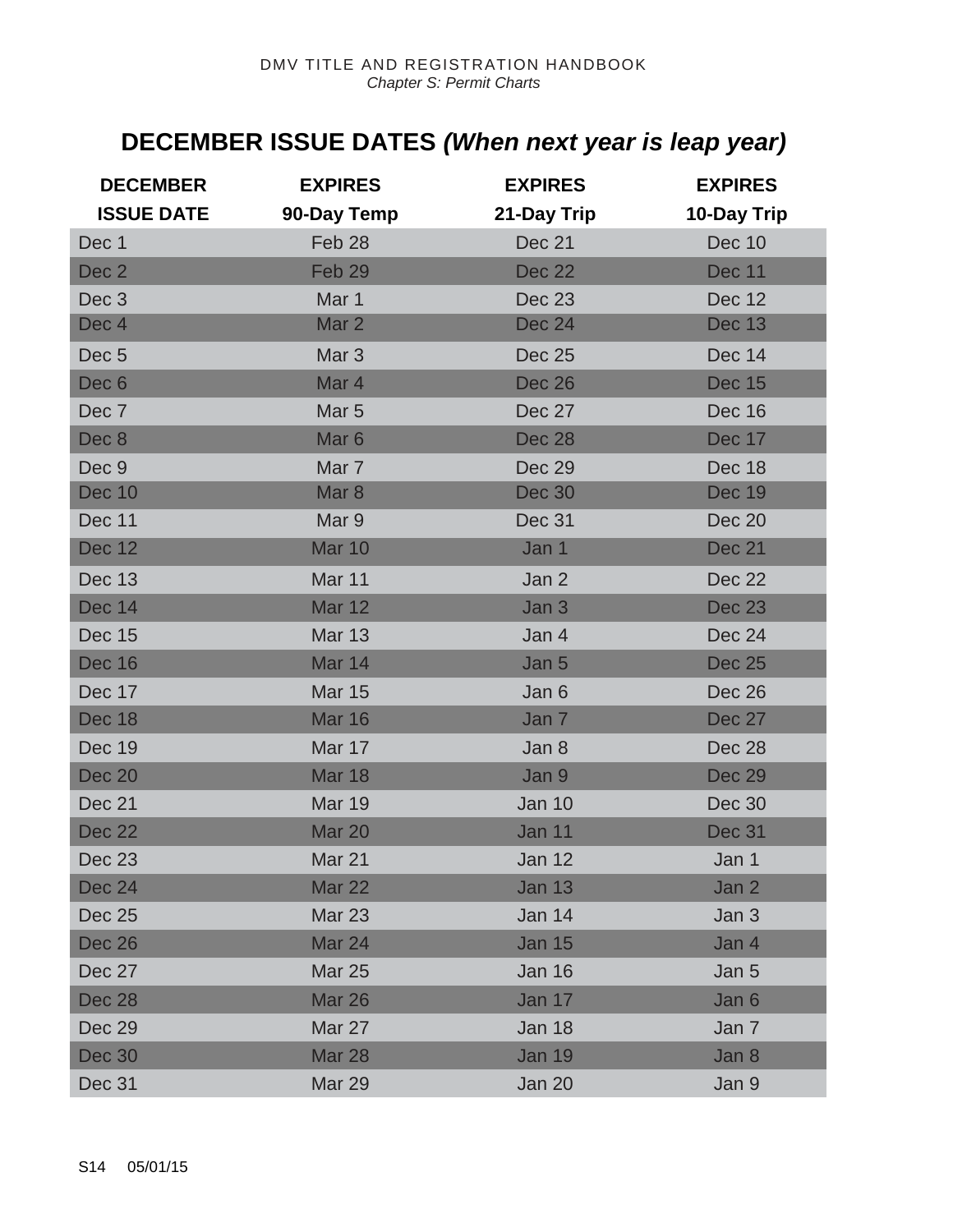*Chapter S: Permit Charts*

## **JANUARY ISSUE DATES** *(leap year)*

| <b>JANUARY</b><br><b>ISSUE DATE</b> | <b>EXPIRES</b><br>90-Day Temp | <b>EXPIRES</b><br>21-Day Trip | <b>EXPIRES</b><br>10-Day Trip |
|-------------------------------------|-------------------------------|-------------------------------|-------------------------------|
|                                     |                               |                               |                               |
| Jan 1                               | Mar 30                        | Jan 21                        | <b>Jan 10</b>                 |
| Jan 2                               | Mar <sub>31</sub>             | <b>Jan 22</b>                 | Jan 11                        |
| Jan 3                               | Apr 1                         | <b>Jan 23</b>                 | <b>Jan 12</b>                 |
| Jan 4                               | Apr 2                         | <b>Jan 24</b>                 | <b>Jan 13</b>                 |
| Jan 5                               | Apr 3                         | <b>Jan 25</b>                 | <b>Jan 14</b>                 |
| Jan 6                               | Apr 4                         | <b>Jan 26</b>                 | <b>Jan 15</b>                 |
| Jan 7                               | Apr <sub>5</sub>              | Jan 27                        | <b>Jan 16</b>                 |
| Jan 8                               | Apr <sub>6</sub>              | <b>Jan 28</b>                 | Jan 17                        |
| Jan 9                               | Apr 7                         | <b>Jan 29</b>                 | <b>Jan 18</b>                 |
| <b>Jan 10</b>                       | Apr 8                         | <b>Jan 30</b>                 | <b>Jan 19</b>                 |
| Jan 11                              | Apr 9                         | Jan 31                        | Jan 20                        |
| <b>Jan 12</b>                       | Apr 10                        | Feb 1                         | <b>Jan 21</b>                 |
| <b>Jan 13</b>                       | Apr 11                        | Feb <sub>2</sub>              | <b>Jan 22</b>                 |
| <b>Jan 14</b>                       | Apr 12                        | Feb <sub>3</sub>              | <b>Jan 23</b>                 |
| <b>Jan 15</b>                       | Apr 13                        | Feb 4                         | <b>Jan 24</b>                 |
| <b>Jan 16</b>                       | Apr 14                        | Feb <sub>5</sub>              | <b>Jan 25</b>                 |
| Jan 17                              | Apr 15                        | Feb 6                         | Jan 26                        |
| <b>Jan 18</b>                       | Apr 16                        | Feb <sub>7</sub>              | Jan 27                        |
| <b>Jan 19</b>                       | Apr 17                        | Feb 8                         | <b>Jan 28</b>                 |
| <b>Jan 20</b>                       | Apr 18                        | Feb 9                         | <b>Jan 29</b>                 |
| Jan 21                              | Apr 19                        | Feb 10                        | <b>Jan 30</b>                 |
| <b>Jan 22</b>                       | Apr 20                        | Feb 11                        | <b>Jan 31</b>                 |
| Jan 23                              | Apr 21                        | Feb 12                        | Feb 1                         |
| Jan 24                              | Apr 22                        | Feb 13                        | Feb <sub>2</sub>              |
| <b>Jan 25</b>                       | Apr 23                        | Feb 14                        | Feb <sub>3</sub>              |
| Jan 26                              | Apr 24                        | Feb 15                        | Feb 4                         |
| Jan 27                              | Apr 25                        | Feb 16                        | Feb <sub>5</sub>              |
| <b>Jan 28</b>                       | Apr 26                        | Feb 17                        | Feb 6                         |
| <b>Jan 29</b>                       | Apr 27                        | Feb 18                        | Feb <sub>7</sub>              |
| <b>Jan 30</b>                       | Apr 28                        | Feb 19                        | Feb 8                         |
|                                     |                               |                               |                               |
| Jan 31                              | Apr 29                        | Feb 20                        | Feb 9                         |